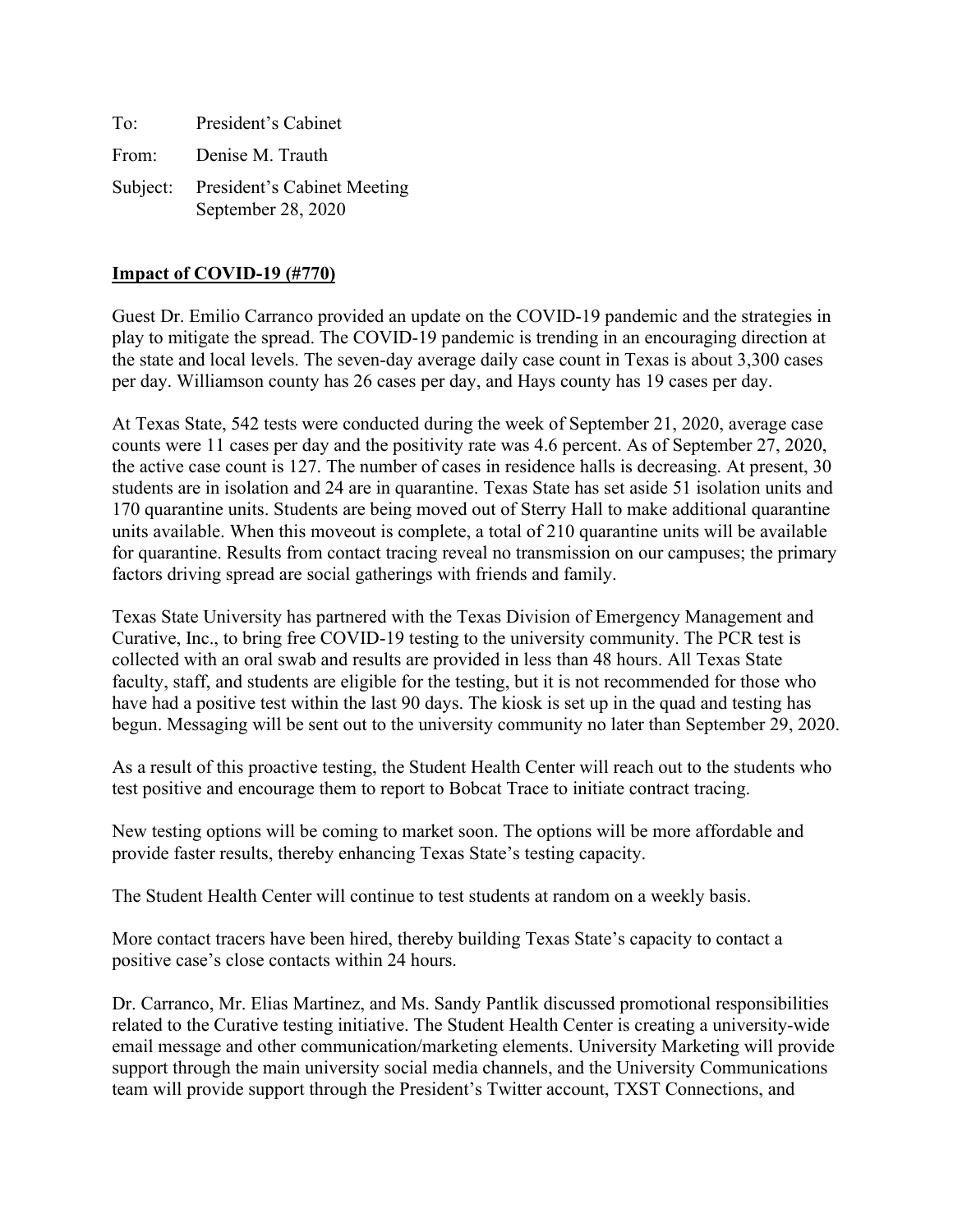updates to the Roadmap, as needed. University Communications will also handle any related media calls. Cabinet members discussed updating the dashboard, accordingly.

Dr. Carranco discussed a study on hospitalizations and young adults infected with COVID-19. While COVID-19 receives great media attention regarding how it affects older, at risk populations, research suggests that young adults are a risk, too. Dr. Carranco requested that a communication awareness campaign be launched encouraging students to remain vigilant. Cabinet members suggested that the campaign include an op-ed piece in the *University Star*, a short video, and messaging shared through social media channels.

Cabinet members discussed preparing messaging around adhering to safe and healthy measures for Halloween and whether to allow face-to face classes to continue after Thanksgiving. Current strategies seem to be working. Texas State has been laser-focused on messaging and enforcing health and safety measures. The outcome of these actions proved helpful in preventing a surge following the Labor Day weekend. Thus, Texas State will do the same for other holidays, including Halloween and Thanksgiving. University Communications will work with University Marketing to prepare messaging for dissemination through multiple platforms.

Cabinet members discussed whether Spring Break should be held. President Trauth asked Cabinet members to give consideration and be prepared to discuss at a future President's Cabinet Meeting.

### **Video Surveillance Camera Maintenance Plan (#695)**

Mr. Pierce and guests UPD Chief Laurie Clouse; Mr. Kevin Huffaker, Director, Learning Tech Research; and Mr. Mark Hughes, Associate Vice President, Technology Resources, reviewed the video surveillance assessment performed by Network Operations. Mr. Huffaker discussed the design of the assessment, composition and distribution of cameras, quality of cameras, and recommendations (including develop process for camera selection and placement, increase storage for recorded video, improve quality of recorded video, establish parking garage minimums, and redesign parking lot coverage).

Chief Clouse shared that cameras have been useful in solving criminal cases. Cabinet members discussed the camera purchase and placement process. Provost Bourgeois led a discussion on placement of cameras in academic buildings. Mr. Algoe discussed the cost of placing cameras in parking garages and whether to hire a security consultant.

Mr. Pierce discussed resolutions from Student Government about emergency phones and cameras in parking garages.

Mr. Algoe shared that "this premise is under video surveillance" signs are being strategically placed.

The quality of cameras was discussed. Mr. Huffaker discussed the importance of selecting the type of camera based on needs.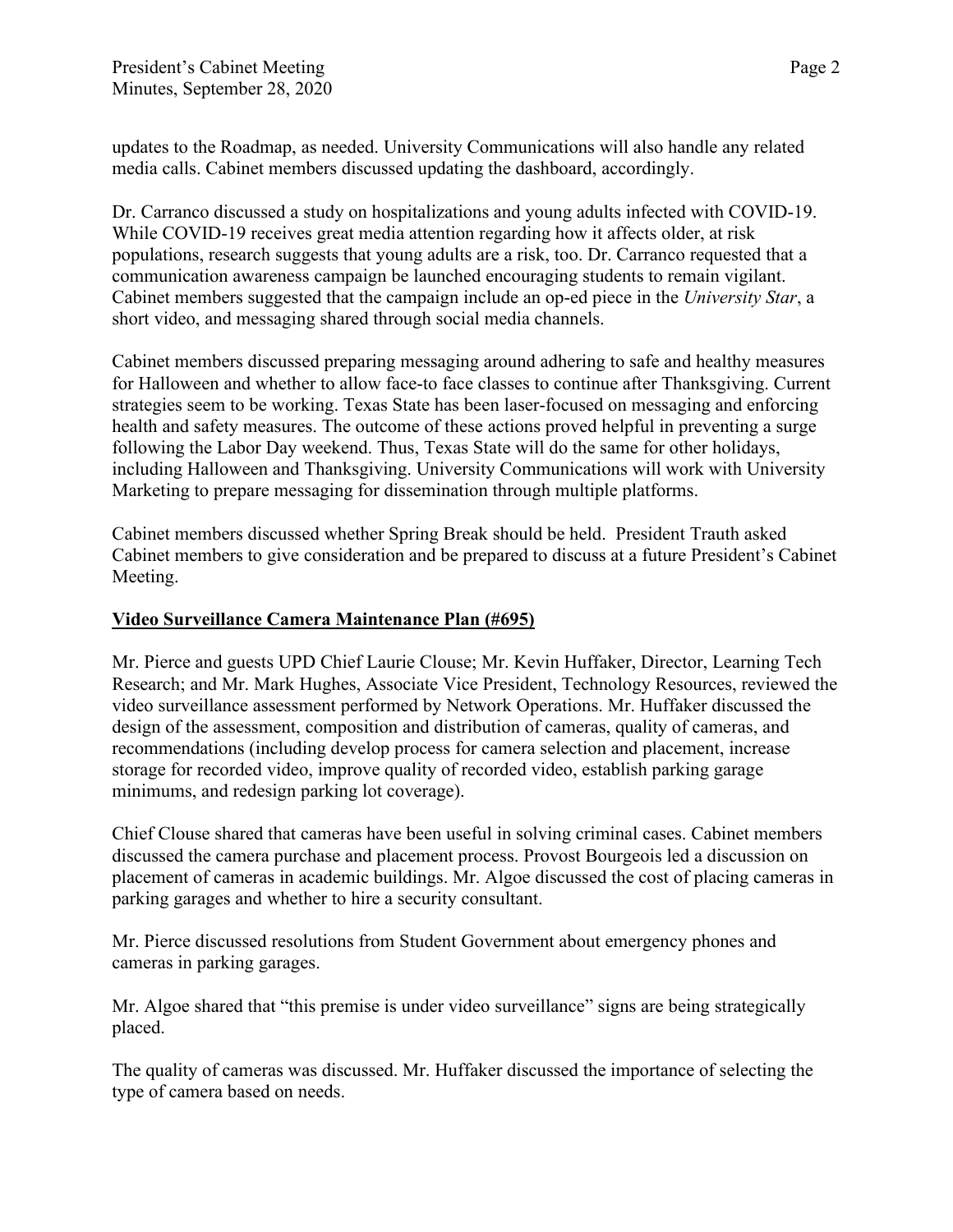Mr. Pierce will convene stakeholders to discuss the next steps and will keep Cabinet members informed as the project unfolds.

#### **Pandemic/Post Pandemic Work Groups (#771)**

Guest Dr. Vedaraman Sriraman discussed responses to the recent thematic feedback survey. Respondents included 732 students, faculty, and staff. Responses to three questions were discussed.

From review of the responses to "How well are your fall 2020 classes are going?" many faculty, staff, and students agreed that the health and safety compliance measures were going well. Specific themes for faculty included student engagement, flexibility in course delivery, and technology software and support; themes for students fully face-to-face included peer and instructor interactions, campus services, and reduced density; themes for students enrolled in face-to-face and online courses included instructor care and responsiveness; and themes for students fully online were instructor flexibility and responsiveness, not commuting/being exposed to COVID-19, and convenience.

From review of the responses to "What challenges have you encountered?" specific challenges for faculty included heavy workload, new technology/software, and student illness and anxiety; challenges for students fully face-to-face included online offerings only for certain courses, quality of instruction, and cost of tuition and fees; challenges for students enrolled in face-to-face and online courses included adapting to multiple instruction modalities, technology issues, and instructor's familiarity with technology; and challenges for students fully online included stress, workload, and quality of instruction and level of engagement.

From review of the responses to "What ideas do you have for the classroom and instruction in spring 2021?" faculty asked for the option to select their own course delivery. Interestingly, two opposing themes emerged for faculty: to offer hybrid and online courses only versus to offer more face-to-face classes. Specific requests from staff included offering online courses only, maintain health and safety compliance measures, continue remote work options, and offer more hybrid classes; from students fully face-to-face included reopening campus and offering more face-to-face and online options; from students enrolled in face-to-face and online courses included offering more face-to-face and online options, improving quality of instruction, lowering tuition and fees, and maintain health and safety compliance; and from students fully online included improving quality of instruction and lowering tuition and fees. Interestingly two opposing themes emerged from this group: to offer only online courses versus to provide both face-to-face and online options for each course offered.

The Continuity of Education Work Group will reconvene and use the results of the survey to inform their recommendations for spring 2021. They will also connect with Student Government leadership to seek additional input.